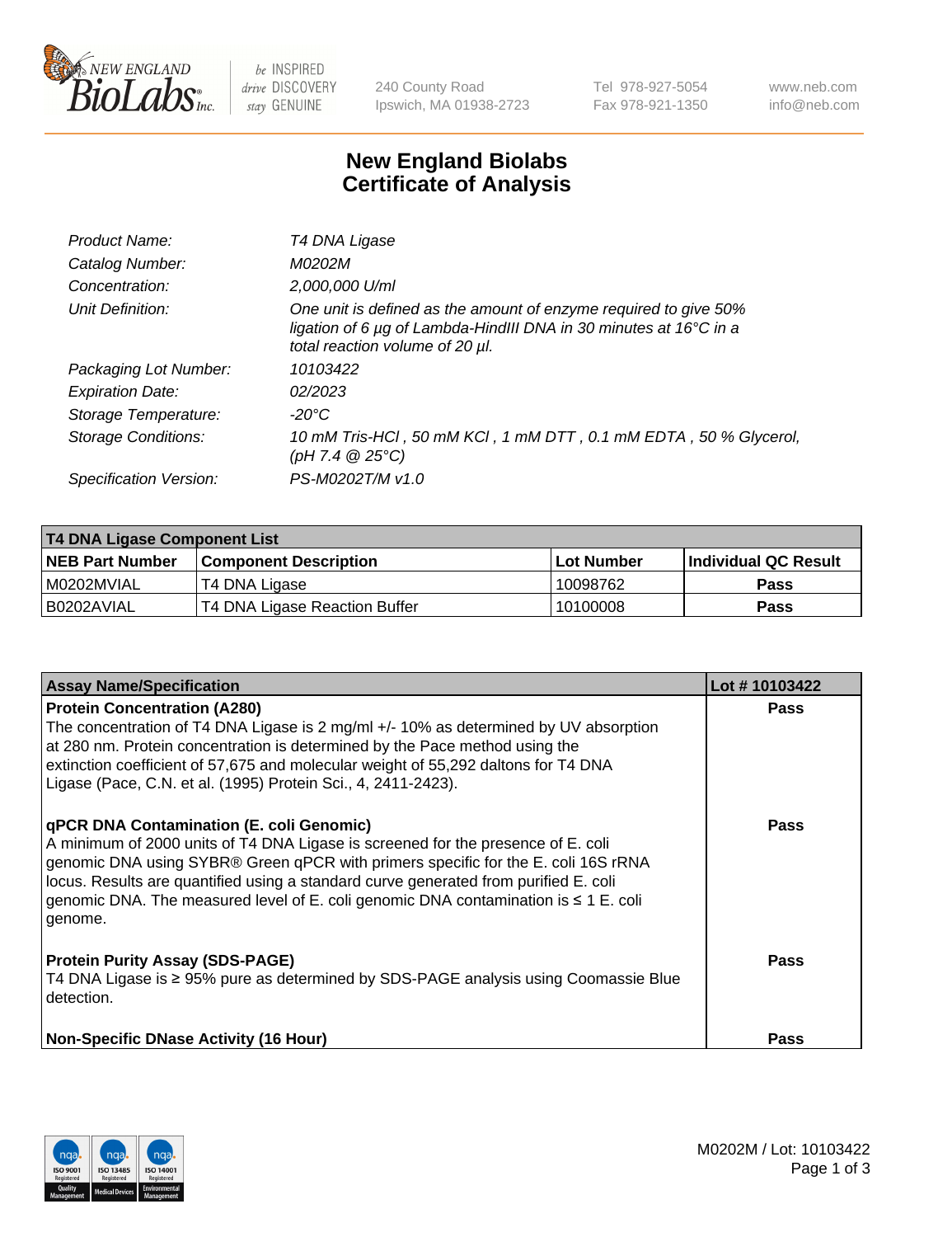

be INSPIRED drive DISCOVERY stay GENUINE

240 County Road Ipswich, MA 01938-2723 Tel 978-927-5054 Fax 978-921-1350

www.neb.com info@neb.com

| <b>Assay Name/Specification</b>                                                                                                                                                                                                                                                                                                                                      | Lot #10103422 |
|----------------------------------------------------------------------------------------------------------------------------------------------------------------------------------------------------------------------------------------------------------------------------------------------------------------------------------------------------------------------|---------------|
| A 50 µl reaction in NEBuffer 1 containing 1 µg of CIP-treated Lambda-HindIII DNA and<br>a minimum of 2000 units of T4 DNA Ligase incubated for 16 hours at 37°C results in a<br>DNA pattern free of detectable nuclease degradation as determined by agarose gel<br>electrophoresis.                                                                                 |               |
| <b>RNase Activity (Extended Digestion)</b><br>A 10 µl reaction in NEBuffer 4 containing 40 ng of a 300 base single-stranded RNA<br>and a minimum of 1 µl of T4 DNA Ligase is incubated at 37°C. After incubation for 16<br>hours, >90% of the substrate RNA remains intact as determined by gel electrophoresis<br>using fluorescent detection.                      | Pass          |
| <b>Single Stranded DNase Activity (FAM-Labeled Oligo)</b><br>A 50 µl reaction in CutSmart® Buffer containing a 20 nM solution of a fluorescent<br>internal labeled oligonucleotide and a minimum of 10,000 units of T4 DNA Ligase<br>incubated for 16 hours at 37°C yields <5% degradation as determined by capillary<br>electrophoresis.                            | Pass          |
| <b>Exonuclease Activity (Radioactivity Release)</b><br>A 50 µl reaction in NEBuffer 1 containing 1 µg of a mixture of single and<br>double-stranded [3H] E. coli DNA and a minimum of 2000 units of T4 DNA Ligase<br>incubated for 4 hours at 37°C releases <0.1% of the total radioactivity.                                                                        | Pass          |
| <b>DNase Activity (Labeled Oligo, 3' extension)</b><br>A 50 µl reaction in CutSmart® Buffer containing a 20 nM solution of a fluorescent<br>labeled double-stranded oligonucleotide containing a 3' extension and a minimum of<br>10,000 units of T4 DNA Ligase incubated for 16 hours at 37°C yields <5% degradation<br>as determined by capillary electrophoresis. | <b>Pass</b>   |
| <b>DNase Activity (Labeled Oligo, 5' extension)</b><br>A 50 µl reaction in CutSmart® Buffer containing a 20 nM solution of a fluorescent<br>labeled double-stranded oligonucleotide containing a 5' extension and a minimum of<br>10,000 units of T4 DNA Ligase incubated for 16 hours at 37°C yields <5% degradation<br>as determined by capillary electrophoresis. | Pass          |
| Double Stranded DNase Activity (Labeled Oligo)<br>A 50 µl reaction in CutSmart® Buffer containing a 20 nM solution of a fluorescent<br>labeled double-stranded oligonucleotide containing a blunt end and a minimum of<br>10,000 units of T4 DNA Ligase incubated for 16 hours at 37°C yields <5% degradation<br>as determined by capillary electrophoresis.         | <b>Pass</b>   |
| <b>Endonuclease Activity (Nicking)</b><br>A 50 µl reaction in NEBuffer 1 containing 1 µg of supercoiled PhiX174 DNA and a<br>minimum of 2000 units of T4 DNA Ligase incubated for 4 hours at 37°C results in <10%                                                                                                                                                    | <b>Pass</b>   |